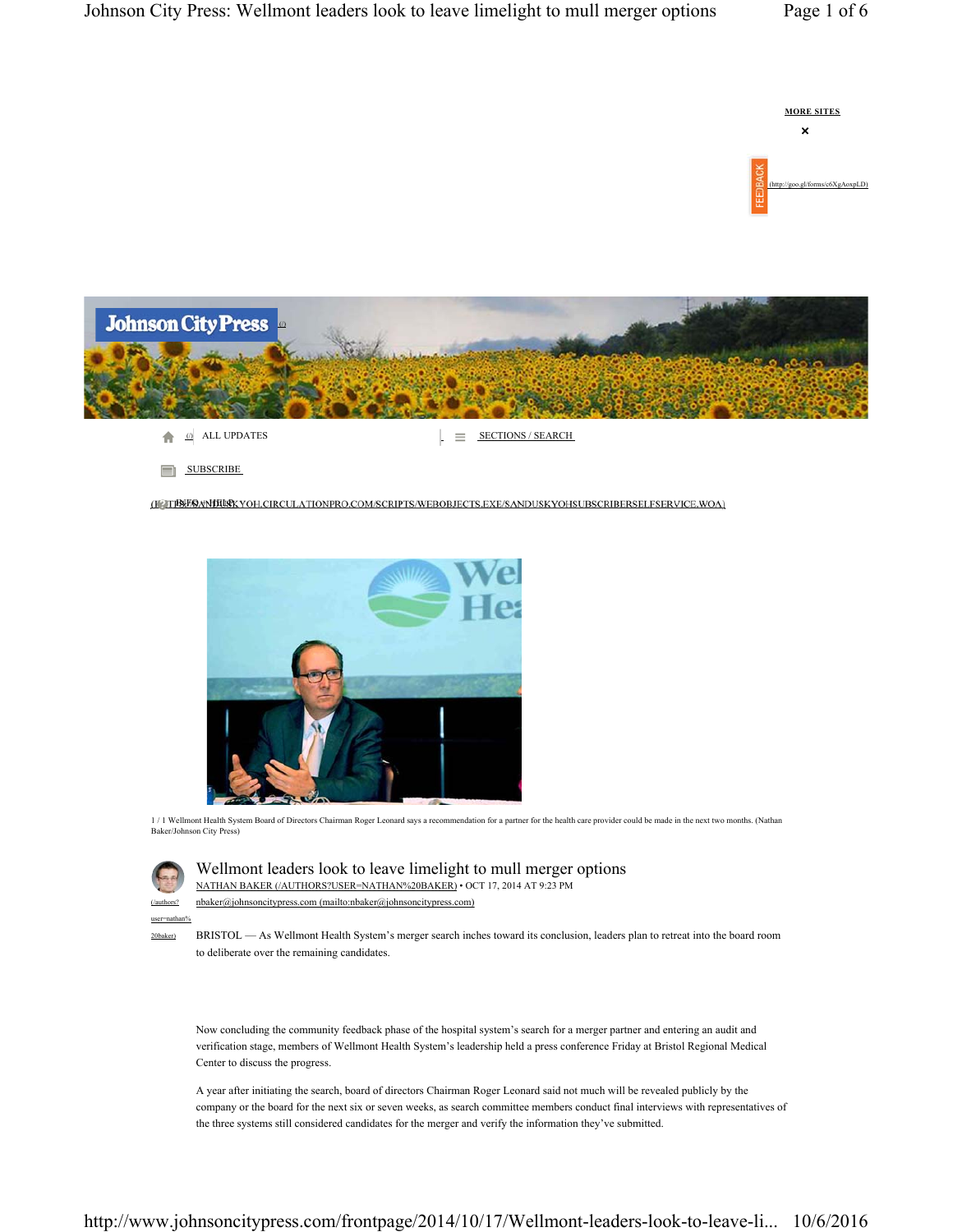"We've got three very different and compelling options, each of them bringing different skills and resources to the table," Leonard

 $said \frac{1}{(1000 \text{ft})}$  (2014/10/17/Wellmont-

leaders-look-to-leave-limelight-to-Dispelling rumors the board has already made its decision and is merely going through the motions to appear to be performing its due

diligentien a leanitien matched there is no consensus among the board members and the appointed search committee.

FROM OUR PARTNERS: WHY IT PAYS TO BE ON A BOARD OF **DIRECTORS** 



(mailto:?subject=Article%20shared%20from%20Johnson% 20City%20Press&body=Wellmont%2520leaders%2520look% 2520to%2520leave%2520limelight%2520to%2520mull% 2520merger%2520options%20-% 20http://www.johnsoncitypress.com/frontpage/2014/10/17/Wellmontleaders-look-to-leave-limelight-to-mull-merger-options.html)

"That's clearly not the case," he said. "There are still a lot of questions we want to be answered before we make a final recommendation."

Since August, a group of local businessmen, politicians and other community leaders have been pressuring Wellmont to merge its six hospitals in Northeast Tennessee and Southwest Virginia with regional competitor Mountain States Health Alliance.

The new system, worth \$1.8 billion and employing nearly 15,000, could end more than a decade of unhealthy competition, they say, could keep governance of the hospitals and patients under local control and a partnership with East Tennessee State University could make the college a research powerhouse.

In July, Wellmont announced its search had been whittled down to three candidates, one of which was a regional system, but board members and executives at the company repeatedly cited non-disclosure contracts when asked if the local system was Johnson City's Mountain States.

Board Vice Chairwoman Julie Bennett said a local merger could have, "some compelling potential benefits, but there are some concerns that would have to be overcome, as well."

Noting that the Tri-Cities has two hospitals with Level 1 trauma centers, the same number contained in the entire state of South Carolina, Leonard said the competition between Wellmont and Mountain States over the years has produced top-level care in the region, denying the premise that the competition has been unhealthy.

To position the system's care centers to weather the drastic structural changes to health care fees and services in this country, Leonard didn't say remaining a separate entity was not an option, but was "the least attractive option."

"Things change, the economy changes," he said. "Health care is changing, and I don't believe any of us see the possibility of the status quo being maintained."

Producing a system with at least \$3 billion in annual revenue, which a Wellmont-Mountain States merger would not, would better secure its future, but Leonard also did not rule out dipping below that mark.

"The closer we can get to between \$3 and \$5 billion, the safer we are, but I would not call it a line in the sand," he said.

The board still expects to make its recommendation for a merger near the end of the year.

*Follow Nathan Baker on Twitter @JCPressBaker. Like him on Facebook at www.facebook.com/jcpressbaker.*

Recommended for You

YAHOO! GENERAL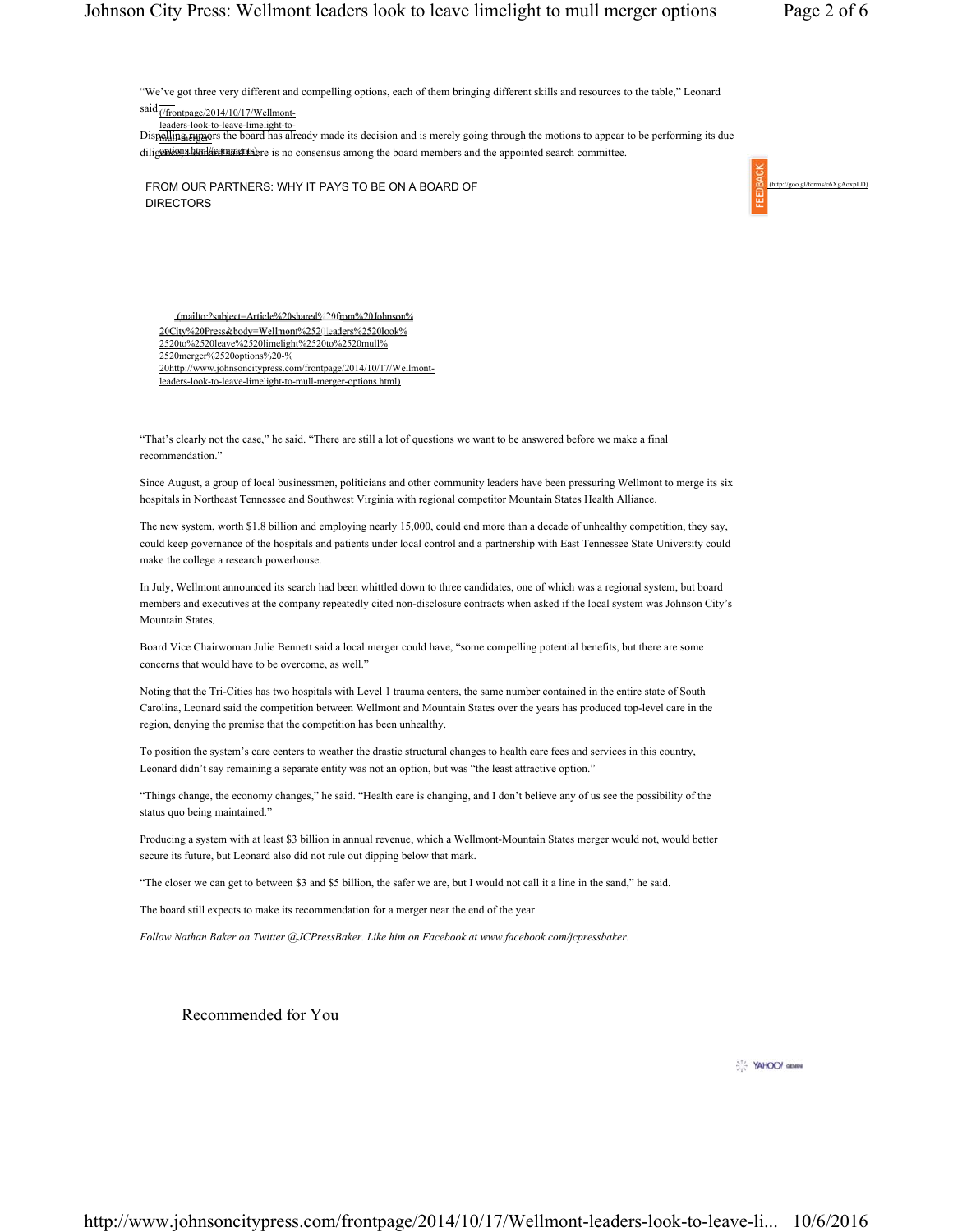

GET EMAIL NEWSLETTERS (https://2.dat-e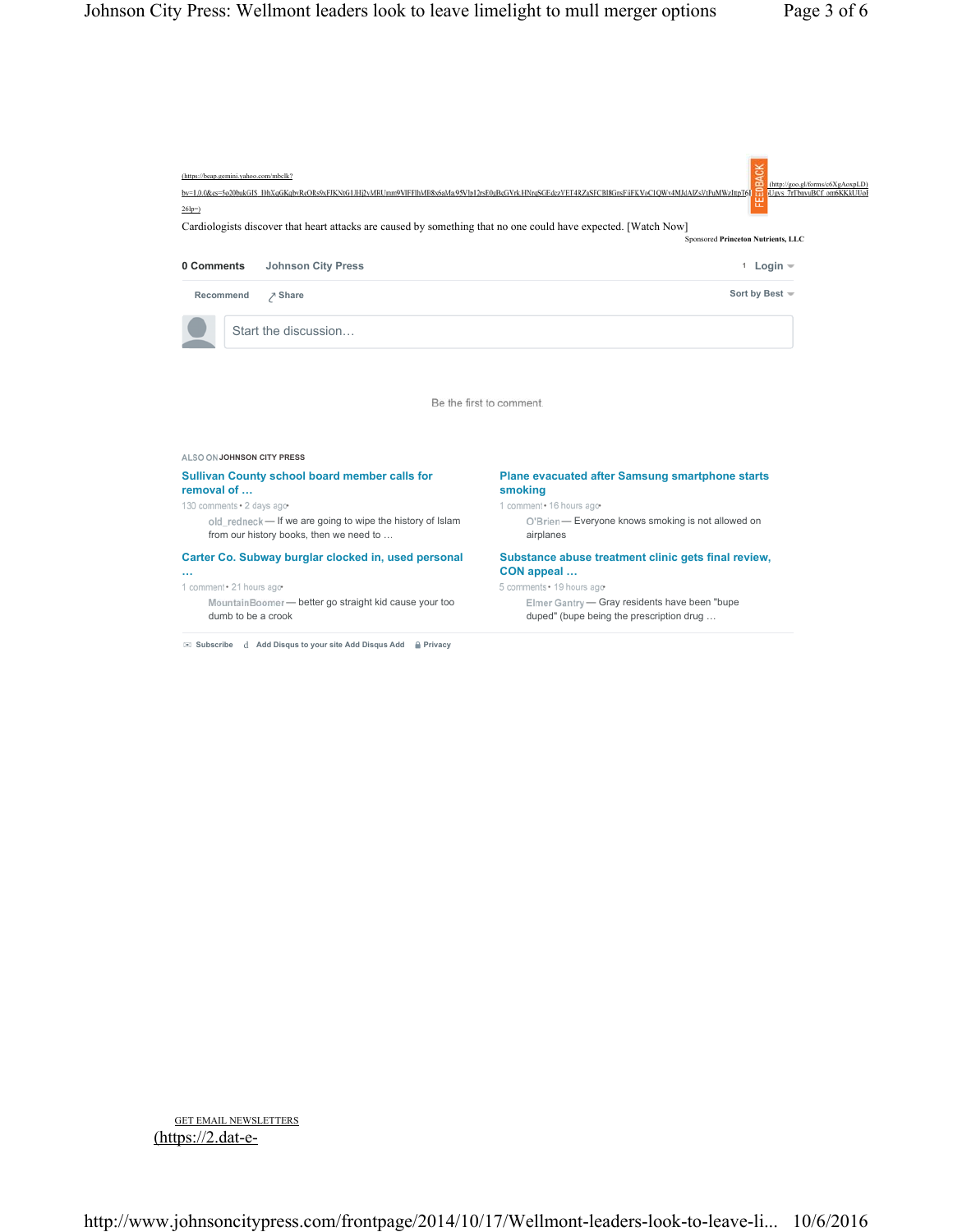baseonline.com/front/deb.asp?  $\arctan=Reg&zz=356$ LIKE US ON FACEBOOK (https://www.facebook.com/JohnsonCityPress) FOLLOW US ON TWITTER (https://twitter.com/JCPress) ADD US ON GOOGLE+ (https://plus.google.com/105087023408942878762/about) RSS FEEDS (/feed)



MOST COMMENTED STORIES

Sullivan County school board member calls for removal of textbook over Islamic history content

(HTTP://WWW.JOHNSONCITYPRESS.COM/EDUCATION/2016/10/04/IRESON-

CALLS-FOR-REMOVAL-OF-PEARSON-

SEVENTH-GRADE-HISTORY-TEXT-FROM-

SULLIVAN-SCHOOLS?

CI=MOSTCOMMENTED&LP=1)

W.JOHNSONCITYPRESS.COM/EDUCATION/2016/10/04/IRESON-

-REMOVAL-OF-PEARSON-SEVENTH-GRADE-HISTORY-TEXT-

IVAN-SCHOOLS?CI=MOSTCOMMENTED&LP=1#COMMENTS)

Gorilla-masked ETSU student released on \$10K bond

(HTTP://WWW.JOHNSONCITYPRESS.COM/LAW-

ENFORCEMENT/2016/09/29/GORILLA-

MASKED-ETSU-STUDENT-RELEASED-ON-

10K-BOND?CI=MOSTCOMMENTED&LP=2)

51

(HTTP://WWW.JOHNSONCITYPRESS.COM/LAW-

ENFORCEMENT/2016/09/29/GORILLA-MASKED-

ETSU-STUDENT-RELEASED-ON-10K-BOND?

CI=MOSTCOMMENTED&LP=2#COMMENTS)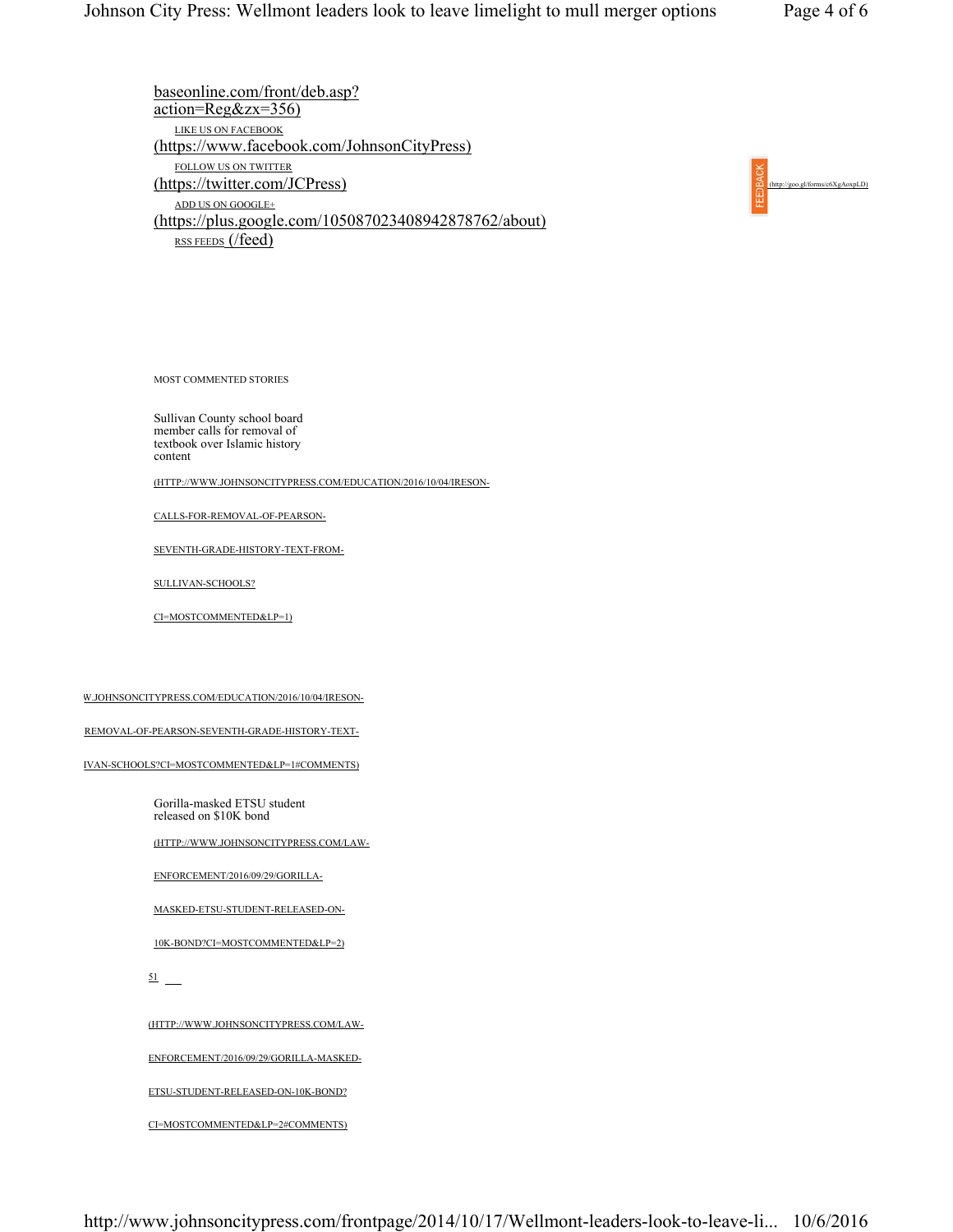Gorilla mask and bananas: Racially charged Black Lives Matter faceoff at ETSU - PHOTOS/VIDEO

(HTTP://WWW.JOHNSONCITYPRESS.COM/EDUCATION/2016/09/28/GORILLA-

MASK-AND-BANANAS-RACIALLY-

CHARGED-BLACK-LIVES-MATTER-FACEOFF-

AT-ETSU?CI=MOSTCOMMENTED&LP=3)

.JOHNSONCITYPRESS.COM/EDUCATION/2016/09/28/GORILLA-

ANANAS-RACIALLY-CHARGED-BLACK-LIVES-MATTER-

ETSU?CI=MOSTCOMMENTED&LP=3#COMMENTS)

Gorilla-masked student no longer enrolled at ETSU

(HTTP://WWW.JOHNSONCITYPRESS.COM/EDUCATION/2016/09/30/GORILLA-

MASKED-STUDENT-NO-LONGER-ENROLLED-

AT-ETSU?CI=MOSTCOMMENTED&LP=4)

.JOHNSONCITYPRESS.COM/EDUCATION/2016/09/30/GORILLA-

DENT-NO-LONGER-ENROLLED-AT-ETSU?

MENTED&LP=4#COMMENTS)

Like it or not, Trump or Clinton will be president

(HTTP://WWW.JOHNSONCITYPRESS.COM/EDITORIAL/2016/10/02/READY-

OR-NOT-ONE-WILL-SOON-BE-PRESIDENT?

CI=MOSTCOMMENTED&LP=5)

WW.JOHNSONCITYPRESS.COM/EDITORIAL/2016/10/02/READY-

NE-WILL-SOON-BE-PRESIDENT?

OMMENTED&LP=5#COMMENTS)

Report: Trump losses may mean he didn't pay taxes for years

(HTTP://WWW.JOHNSONCITYPRESS.COM/NEWS/2016/10/02/REPORT-

TRUMP-LOSSES-MAY-MEAN-HE-DIDN-T-